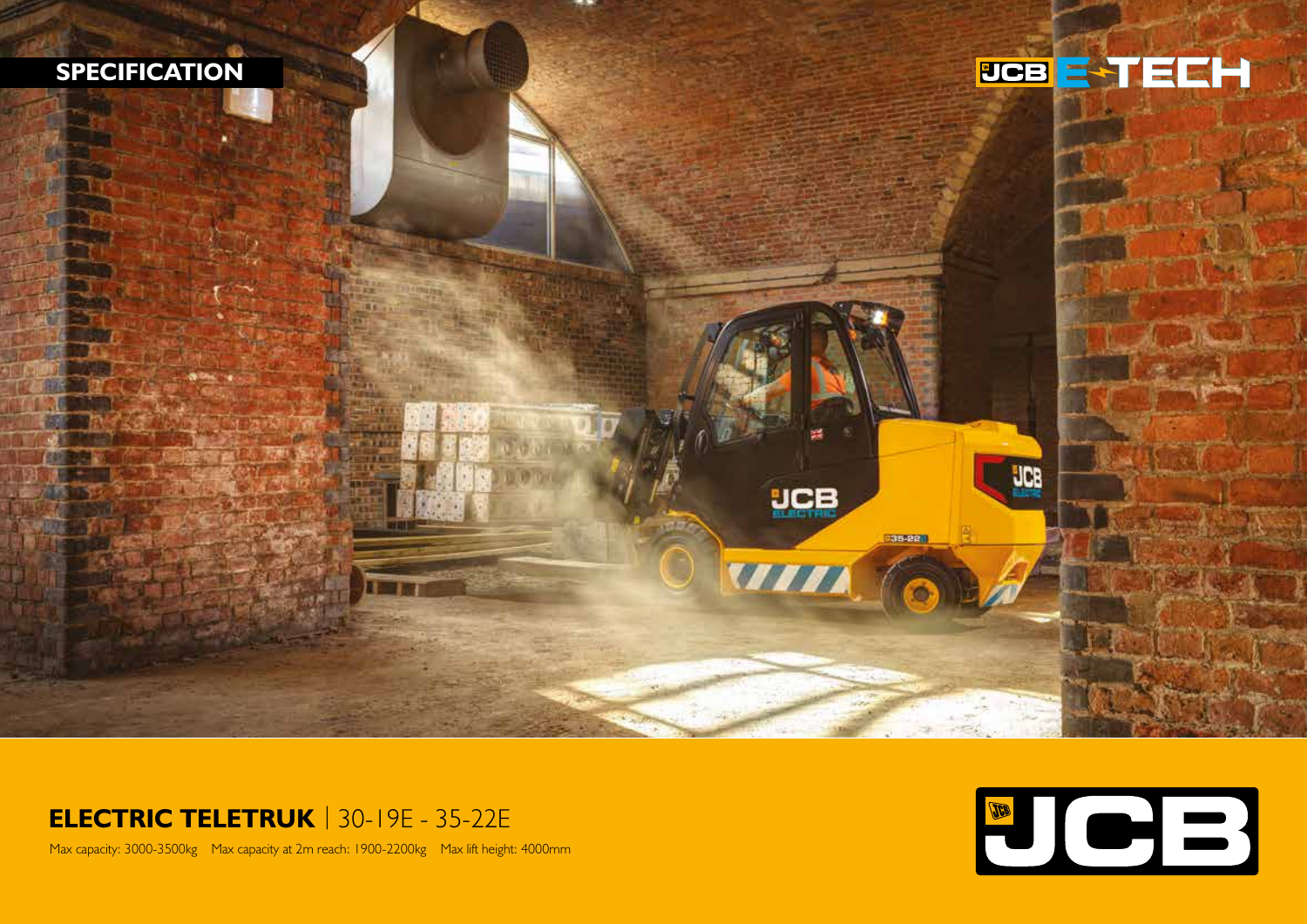# **100% electric. Zero emissions.**

JCB is leading the way in clean technology and reducing harmful emissions. That's why we are introducing JCB E-TECH, a new generation of electric products with zero emissions at point of use that don't compromise on performance. The JCB electric Teletruk is the world's most versatile counterbalance forklift. Unique forward reach allows single side truck, van and container loading and unloading.

> **GREATER PRODUCTIVITY.** With a choice of two models, the new JCB electric Teletruk range is designed to make

the most of your time and space.



#### **GREATER SAFETY.**

With superb visibility and precision control, the Teletruk makes all operators feel in total control within any environment and in any application.

#### **GREATER VERSATILITY.**

With forward reach, low height and small turning circle, the unique JCB electric Teletruk is the world's most versatile counterbalance lift truck.



#### **GREATER CARE.**

With zero emissions and low noise, both electric Teletruk models are ideal for 24/7 operation in urban environments and noise sensitive areas.

#### **GREATER COMFORT.**

The latest JCB CommandPlus cab ensures superior operator comfort throughout the working day, enabling you to gain maximum productivity.

#### **30-19E - 35-22E** ELECTRIC TELETRUK

### PCBE-TEEH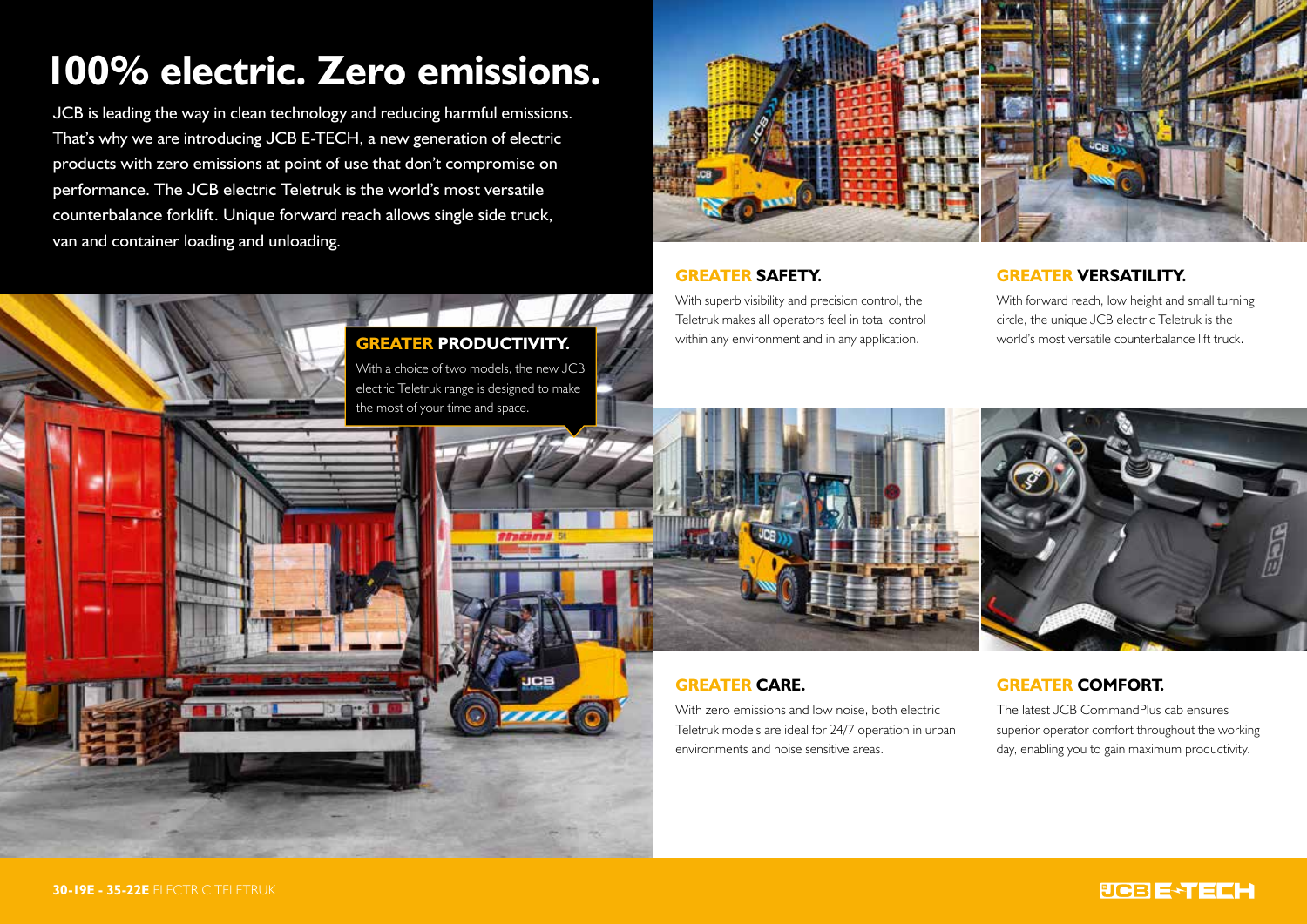#### **STATIC DIMENSIONS**



| <b>STATIC DIMENSIONS</b> |                                                               |        |        |  |
|--------------------------|---------------------------------------------------------------|--------|--------|--|
|                          | Model                                                         | 30-19E | 35-22E |  |
| A                        | Lift height mm                                                | 4000   | 4000   |  |
| B                        | Free lift (standard) mm                                       | 1575   | 1575   |  |
| C                        | Height (boom extended) mm                                     | 4625   | 4625   |  |
| D                        | Height of overhead guard (standard/low) mm                    | 2245   | 2245   |  |
| E                        | Height of operators seat mm                                   | 1071   | 1071   |  |
| F                        | Length to fork face mm                                        | 3000   | 3080   |  |
| G                        | Wheelbase mm                                                  | 1800   | 1800   |  |
| H                        | Distance from c/l of front axle to fork face mm               | 515    | 515    |  |
| J                        | Distance from c/l of front axle to fork face (full height) mm | 715    | 715    |  |
| K                        | Load centre mm                                                | 500    | 500    |  |
| L                        | Lift capacities (with sideshift) kg                           | 3000   | 3500   |  |
| M                        | Ground clearance (lowest point) mm                            | 43     | 43     |  |
| N                        | Ground clearance (wheelbase centre) mm                        | 172    | 172    |  |
| $\circ$                  | Fork carriage width mm                                        | 1200   | 1200   |  |
| P                        | Maximum width of machine mm                                   | 1295   | 1295   |  |
| Q                        | Carriage tilt total degrees                                   | $\Box$ | $\Box$ |  |

#### **LIFT CAPACITIES**



| Capacity bands | 30-19E  | 35-22E  |
|----------------|---------|---------|
| A              | 3000 kg | 3500 kg |
| B              | 2500 kg | 3000 kg |
| C.             | 1900 kg | 2200 kg |
| $\mathsf{D}$   | 1600 kg | 1800 kg |
| @ 2 metres     | 1900 kg | 2200 kg |

| <b>GENERAL SPECIFICATION</b>                         |                          |                          |  |  |  |
|------------------------------------------------------|--------------------------|--------------------------|--|--|--|
| Model                                                | 30-19E                   | 35-22E                   |  |  |  |
| Working pressure attachments bar                     | 260                      | 260                      |  |  |  |
| Oil flow for attachments (standard / high) lpm       | 28/70                    | 28/70                    |  |  |  |
| Maximum reach ground level (500mm load centre) mm    | 2230                     | 2230                     |  |  |  |
| Maximum reach boom horizontal (500mm load centre) mm | 2390                     | 2390                     |  |  |  |
| Turning radius mm                                    | 2550                     | 2590                     |  |  |  |
| Aisle width 90 stacking 800x1200/1000x1200           | 4000                     | 4000                     |  |  |  |
| Weight unladen kg                                    | 5600                     | 5950                     |  |  |  |
| Travel speed (standard) kph                          | 8                        | 8                        |  |  |  |
| Gradeability (unladen)                               | 21                       | 21                       |  |  |  |
| Transmission                                         | <b>ELECTRIC</b>          | <b>ELECTRIC</b>          |  |  |  |
| Park brake type                                      | <b>HAND</b>              | <b>HAND</b>              |  |  |  |
| Tyres PPS (Semi solid) P (Pneumatic)                 | <b>PPS</b>               | <b>PPS</b>               |  |  |  |
| Tyre size front (standard)                           | $27 \times 10 \times 12$ | $27 \times 10 \times 12$ |  |  |  |
| Tyre size rear (standard)                            | $21\times8\times9$       | 21x8x9                   |  |  |  |